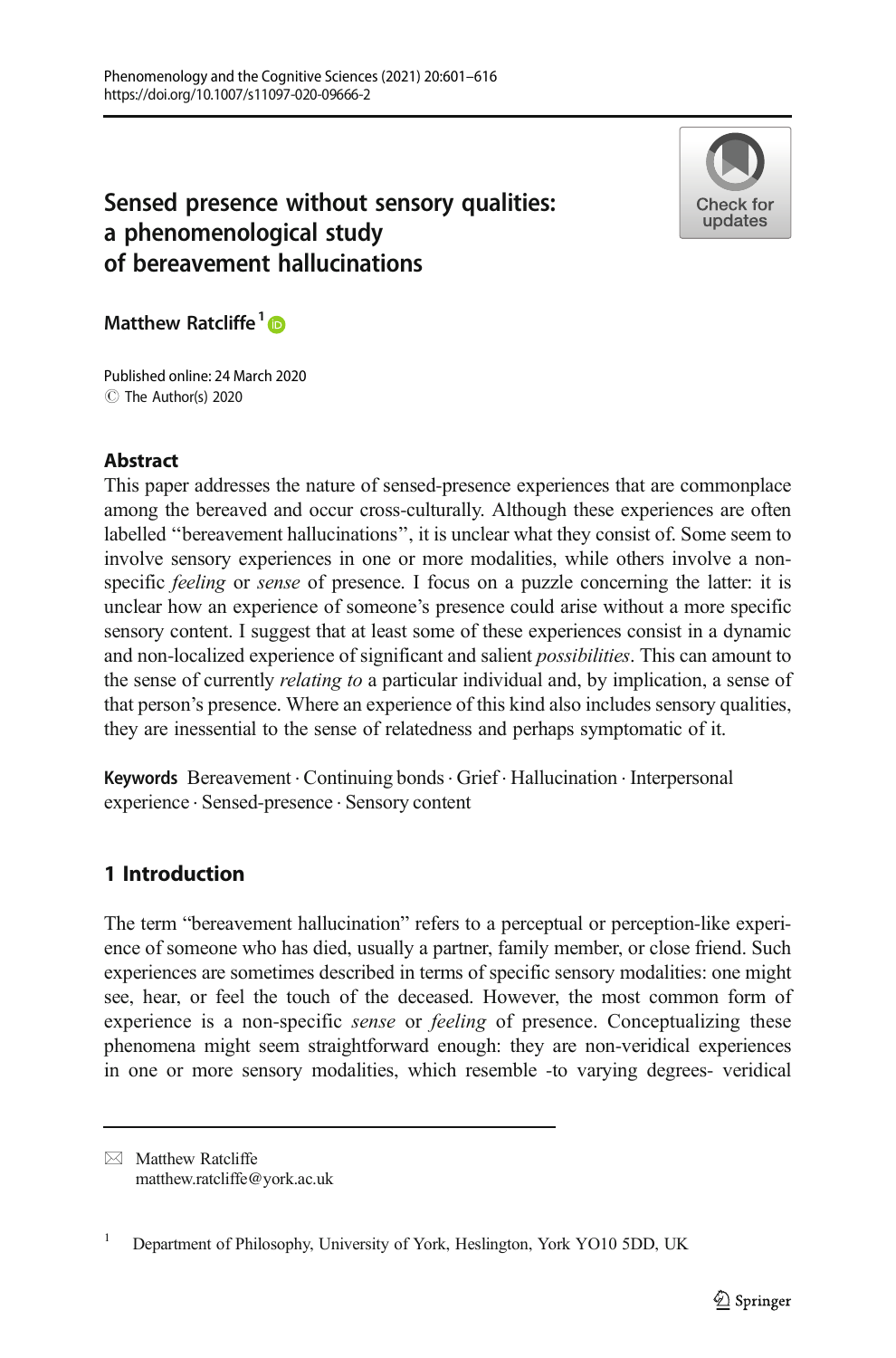perceptual experiences of a particular individual. In other words, they conform to an orthodox conception of hallucination: an experience of  $p$  that, although inappropriately caused, resembles or is even identical to a veridical experience of p.

Perhaps this captures some of the relevant phenomena. Nevertheless, it remains unclear what a non-specific feeling or sense of presence consists of. We are presented with a puzzle. If first-person accounts are taken at face-value, the content of the experience is quite specific: the presence of a particular person. However, this does not originate in more concrete sensory contents, such as hearing or seeing that person. What, then, does it involve? Of course, one could insist that there is in fact a sensory content, which is either sufficient to specify a given individual or at least disposes one to infer the presence of that individual. It could be added that people do not report this because they either lack reflective access to it or find it hard to describe. However, this paper will adopt a different approach. I will show how it is indeed possible to experience a particular person in a way that does not depend on sensory contents such as visual images, sounds, smells, or tactual feelings. There is a distinctive way of being affected, which can be further analysed in terms of the experience of *possibilities*. This amounts to the sense of being with a particular person. I will conclude that, although it is unlikely that all perception-like experiences of the deceased take this form, some of them plausibly do.

#### 2 The presence of the dead

Bereavement hallucinations are reported to be commonplace and, in most instances, benign. An early and widely cited study by Rees ([1971](#page-15-0)) involved 227 widows and 66 widowers in Wales. Nearly half of those interviewed reported experiencing the deceased. The most common experience consisted simply in "feeling the presence of the dead spouse" and was reported by 39% of respondents. This was followed by visual hallucinations (14%), auditory verbal hallucinations (13.3%), and then tactile hallucinations (2.7%). Rees regards the majority of these occurrences as "normal and helpful accompaniments of widowhood" ([1971](#page-15-0), pp.37–8). More recent studies report similar findings (e.g. Bennett and Bennett [2000](#page-14-0); Keen et al. [2013;](#page-15-0) Castelnovo et al. [2015\)](#page-14-0). There are consistent references in the empirical literature to a sense or feeling of proximity that does not originate in a more specific sensory content, at least not one that is readily identified. For example, Keen et al. [\(2013](#page-15-0), p.390) write that the most common type of experience is "a sense or feeling that the deceased person is close by without experiencing them in any sensory modality", while Longman et al. [\(1988,](#page-15-0) p.44) note that "an overwhelming sense of presence was often expressed indicating that the subjects felt they were not alone". Steffen and Coyle [\(2012,](#page-15-0) p.35) similarly state that "people report that they can somehow sense or feel the physical proximity of the deceased loved one". However, descriptions of the experience tend to be cursory and it is not at all clear what it actually consists of (Castelnovo et al. [2015,](#page-14-0) p. 271).

Given this lack of clarity, there is the methodological concern that studies may be using the same terms to address different phenomena, without making those differences explicit (Datson and Marwit [1997](#page-14-0), p.133). In addition, where different terms are used, it is not always clear whether they have a common or overlapping referent. For instance, Dannenbaum and Kinnier ([2009](#page-15-0)) consider "imaginal relationships" with the dead,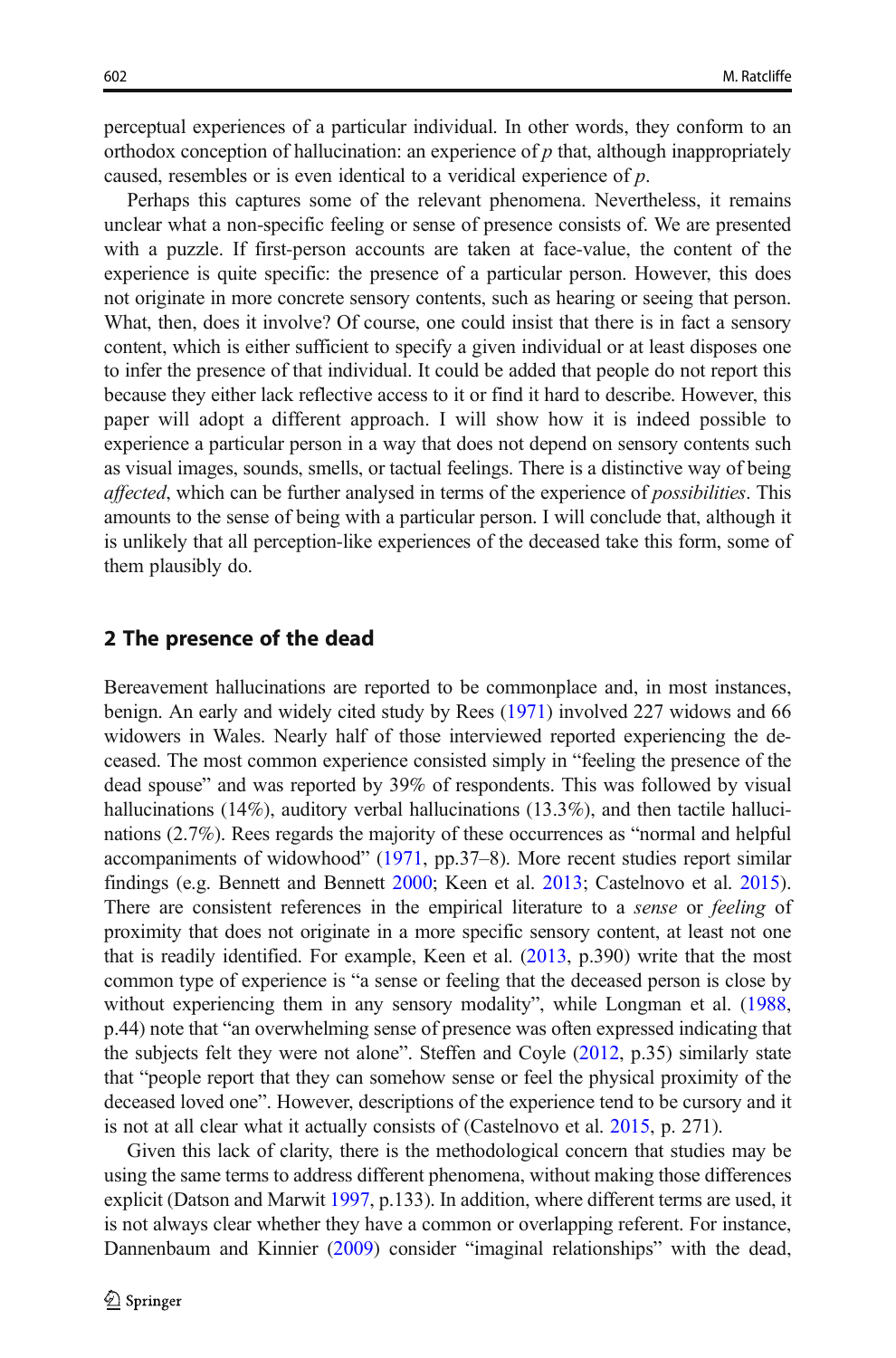rather than hallucinations or sensed presence experiences. Such relationships may encompass some bereavement hallucinations (those that involve an experience of connection), but not others (which are more detached). There are also questions regarding the nature and extent of cultural variability. According to Keen et al. [\(2013\)](#page-15-0), up to 90% of bereaved spouses in some cultures experience the presence of the deceased, but prevalence varies considerably. Furthermore, differing cultural attitudes influence how people interpret and respond to their own and others' experiences, in ways that may well affect how those experiences unfold. For instance, whether or not a sensed-presence experience is positive and ultimately beneficial may hinge, to a large extent, on whether it conforms to cultural norms and whether it is interpreted in accordance with culturally accepted practices (Steffen and Coyle [2012\)](#page-15-0). Given the degree and types of potential variation, it is debatable whether a core, underlying experience can be identified cross-culturally and, if it can, what that experience consists  $\sin^{-1}$ 

Differing interpretive frameworks are also explicitly or implicitly adopted by researchers. Consider the term "hallucination", which suggests a discrete experiential content that is aberrant in failing to track what is actually the case. For example, Castelnovo et al. ([2015](#page-14-0), p.266) define what they term "post-bereavement hallucinatory experiences" as "abnormal sensory experiences that are frequently reported by bereaved individuals without a history of mental disorder". However, this is in tension with first-person interpretations, which often regard the experience as valuable and / or as a source of information, integrating it into a wider-ranging account of the world. Moreover, it is not always clear what the criteria are for deeming an experience normal or abnormal. A non-veridical experience might well be a normal reaction to certain events, meaning a reaction that is not only commonplace but also situationally appropriate according to some criterion. One option is to construe abnormality in specifically epistemic terms: a type of experience is abnormal when it is invariably misleading. However, matters are not so straightforward, as an experience with non-veridical elements could still serve to reveal certain truths about oneself, one's relationships, and one's values.

An alternative way of conceptualizing these phenomena is suggested by continuing bonds approaches, which maintain that grief does not simply culminate in letting go and severing one's ties with the deceased. Instead, most people in most cultures continue to relate to the deceased in a variety of ways. Relationships are reorganized rather than altogether lost and may continue to play important roles in people's lives (e.g. Klass et al. [1996;](#page-15-0) Klass and Steffen [2018](#page-15-0)). Which perspective we adopt will have a bearing on how sensed presence experiences are conceived of, including whether or not they are deemed aberrant or pathological (Sanger [2009](#page-15-0)). In particular, I want to emphasize the difference between a hallucination (construed as a perceptual experience of p that arises in the absence of p) and a sense of connection (where the emphasis is on relating to someone rather than merely experiencing their presence).<sup>2</sup> I will suggest that we can better understand what certain sensed-presence experiences involve by

 $1$  See Sabucedo et al. [\(2020](#page-15-0)) for a detailed and wide-ranging overview of published literature on the relationships between bereavement hallucinations and culture.

 $2$  For instance, Daggett [\(2005\)](#page-14-0) focuses on experiences of communication, rather than mere presence, where communication can include perception-like experiences, but is also more encompassing.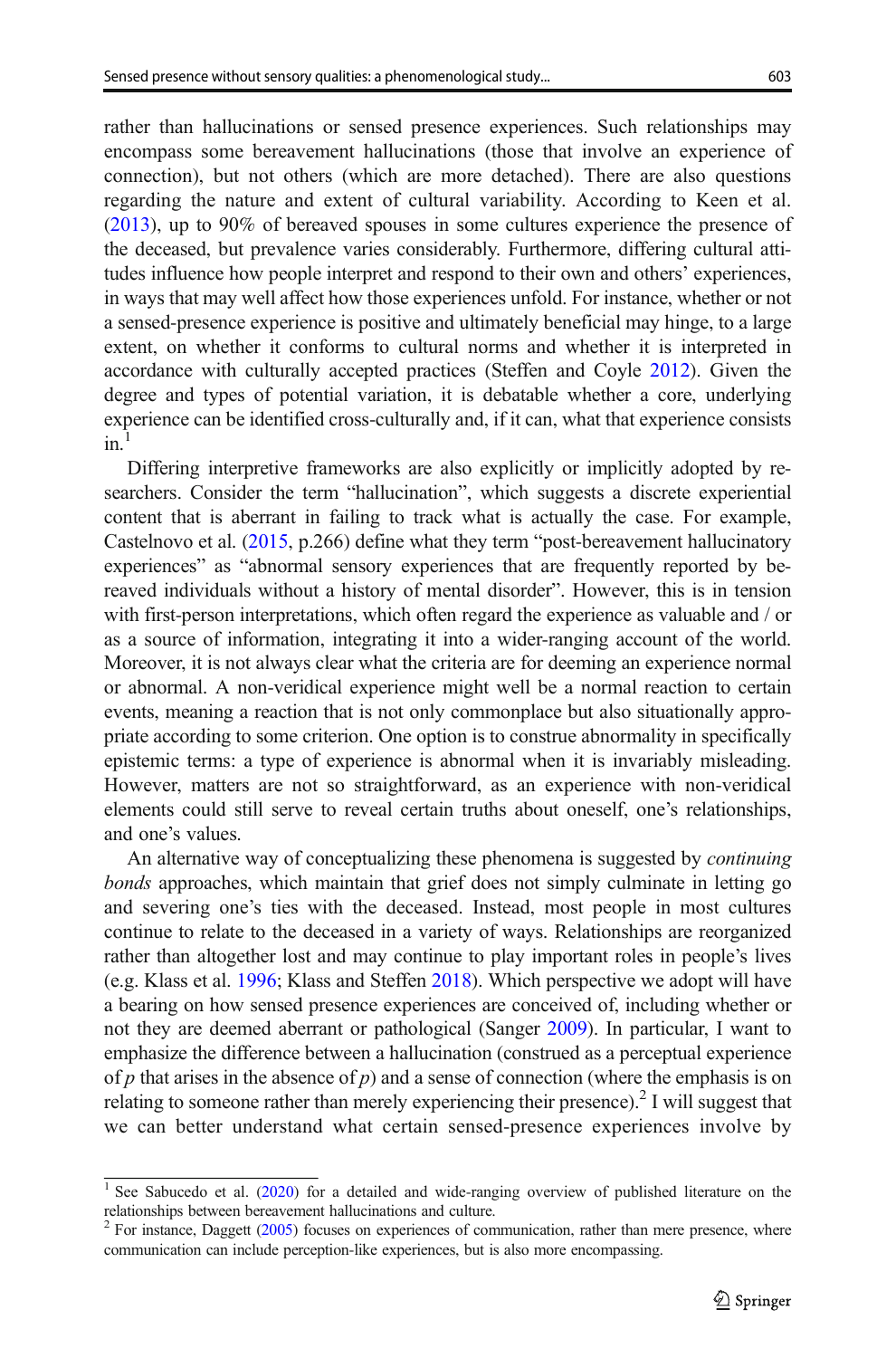considering their relational phenomenology, rather than seeking some component of the experience that adds up to an elusive quality of presence.

I will adopt a provisional distinction between two broad and overlapping categories of experience: those with contents traceable to one or more sensory modalities and those involving a less specific sense or feeling of presence.<sup>3</sup> Some interpretive caution is needed here, given the likelihood that the latter are sometimes described in terms of the former. More generally, terms such as "see", "hear", and "touch" are used in a range of ways that do not refer to sensory phenomena: "let's return to the point you just touched on"; "I hear you loud and clear"; "I see what you mean". It could be that people also resort to such terms when attempting to convey an unfamiliar form of experience (which does not appear to originate in a particular sensory modality) in a more familiar way. Here, I am concerned with those experiences that *do* consist in a non-specific sense of presence, regardless of how they might be described.

#### 3 Senses of presence

In addressing the nature of sensed-presence experiences, we need to consider what is actually meant by "presence" in this context. Presence might be thought of as a straightforward matter of spatiotemporal coincidence, as suggested by definitions such as "feeling that the deceased person is close". Thus, several other people would be present to me when we are all doing our shopping in the same supermarket at the same time. However, what counts as sufficiently close proximity for presence depends on the situation. "We were both present at the concert in Wembley stadium" allows for greater spatial distance between two parties than "we were both present at the job interview". So, in addition to spatiotemporal distance, presence seems to hinge on having access to a common object of perception or attention, such as an interview or a concert. The requirement of shared access is more apparent in examples such as "twenty people, who were present at the scene of the accident, have provided statements", where the point is not just that they were there but also that they witnessed something. Actively engaging with something can also be a factor. For example, "she was present at the exam" suggests participation in the exam. Standing just inside the door of the exam room for two minutes would not suffice. Being present may further involve acting in accordance with certain norms, as in "his presence at the event was required". Other uses of the term relate to more diffuse ways in which a person engages with and influences his social surroundings, as in "his presence was toxic in every way". The presence of something can also involve being affected in some manner by it or somehow *relating* to it: "she was overwhelmed by the presence of God".

"Presence" thus takes on a range of different connotations, and geographical proximity is not always sufficient or even necessary. It not sufficient when one stands at the door of an exam room and it is not necessary when one is present at a Skype

<sup>&</sup>lt;sup>3</sup> This distinction is also applicable to other phenomena labelled as "hallucination". For instance, it is arguable that auditory verbal hallucinations, in psychiatric contexts and more widely, fall into two very broad categories: those involving certain auditory qualities and those involving a less determinate sense of receiving a communication from elsewhere (Ratcliffe, [2017\)](#page-15-0).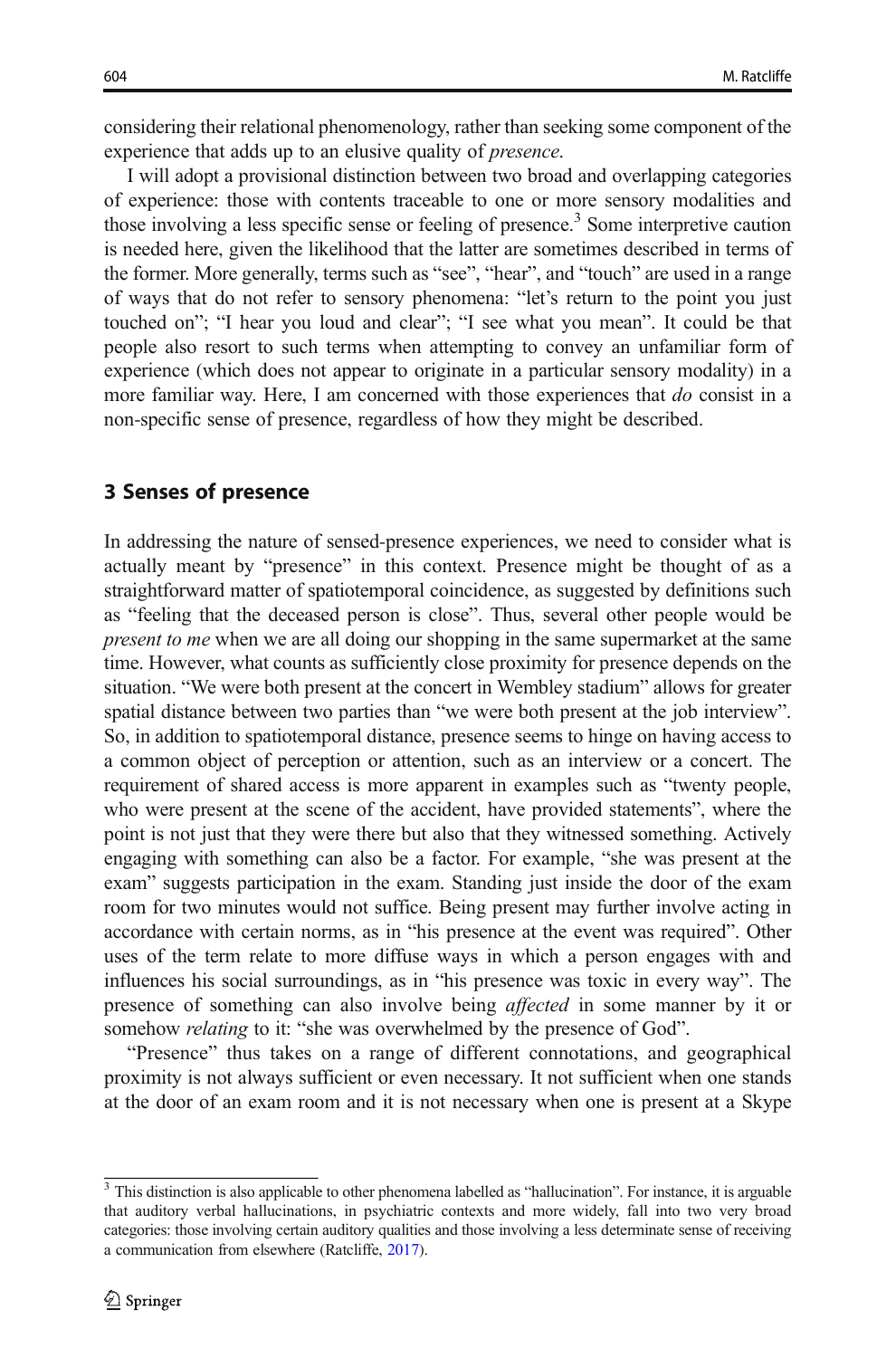meeting. Hence, when one is said to *experience the presence of the deceased*, it cannot be assumed that close physical proximity is most central to the experience in question. Instead, I will emphasize a form of relatedness or connection. In conjunction with this, it is important to note that what is present is not just any person but this particular person. Experiencing someone in a distinctively personal way involves recognizing an essential *particularity* that is lacking from our encounters with other types of entities. Suppose you somehow sense the presence of a coffee cup. Perhaps it is a particular coffee cup - the one your grandmother gave you. On the other hand, the question "which coffee cup did you experience?" may not have an answer. It could be just any old coffee cup. The question "which coffee cup?" might be met with bemusement, as might "which sausage roll", "which brick", "which tadpole", "which coaster", and "which paving stone". <sup>4</sup> However, in the case of a person, there is always the further question of who that person is. Granted, there are many cases where the question "which  $x$ ?" is appropriate for an impersonal entity: it matters which house we are heading to, which plate we are eating from, which car we own, and so forth. However, this applies only to certain specific members of those kinds. Where other people are concerned, there is always the potential to engage with someone as a particular person, as a who.

It might be thought that experiencing a particular person just amounts to having an experience with a sensory content specific enough to pick out that individual or, at least, a sensory content that is usually associated with her. This raises difficult philosophical issues concerning the nature and scope of sensory perceptual content. Perhaps that content is itself rich enough to constitute a sense of being in someone's presence. Alternatively, an initial sensory perceptual experience might be supplemented by inference or interpretation. Another option is to think of the sensory experience itself as having a dynamic structure, such that a rich interpersonal experience somehow crystallizes out of an initial experience with a less determinate content, as opposed to being an inference or interpretation that follows it: "While the meaning-making part could be seen as a retrospective attribution, it could be viewed as a translation of the initial sense, an unpacking of its implicational meaning" (Steffen and Coyle [2011,](#page-15-0) p.593).

All of these alternatives are consistent with the assumption that either sensory content alone or sensory content supplemented by something else suffices to specify a given individual. However, I will suggest instead that the sense of presence has a kind of relational structure, which constitutes the sense of being with a particular person. This cannot be captured in terms of sensory experience, regardless of whether we appeal to rich perceptual content, inference, interpretation, or crystallization. The relevant phenomenology is thus obscured by the term "hallucination", which suggests a non-veridical, sensory experience of something or other.

<sup>&</sup>lt;sup>4</sup> It is plausible to maintain that perception invariably involves experiencing particulars. However, my point is that it seldom matters whether a particular that one currently perceives happens to be this one or that one. Although I experience a unique coffee cup, this need not involve experiencing it as a unique coffee cup, as standing out in any way from other coffee cups.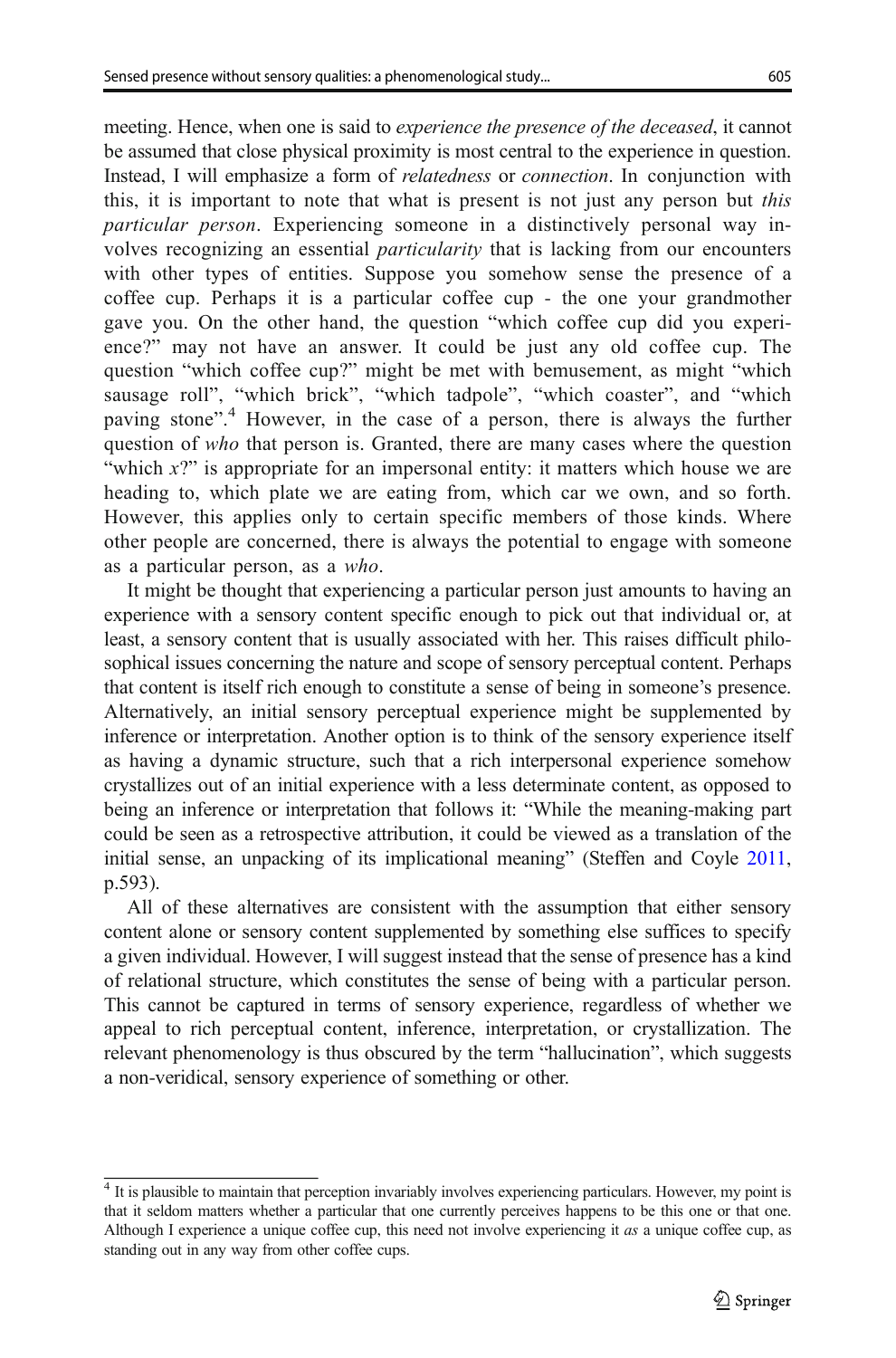#### 4 Presence and possibility

How could one experience the presence of a particular person, without that experience originating in sensory experiences that indicate more specific properties? To address this question, I want to emphasize the distinction between being in close proximity to another person and being with her. The latter is not exhausted by the experience of a specific object of perception occupying a precise location. What, then, does it consist of? We can get the beginnings of an answer by drawing on work by the phenomenologist Maurice Merleau-Ponty. He suggests that a kind of presence is experienced when the bereaved person encounters the world in a habitual way that continues to presuppose his relationship with the deceased (Merleau-Ponty [1945](#page-15-0)/2012, Part One, Chapter I; Ratcliffe [2019](#page-15-0)). To explain further, how we experience our surroundings reflects both our capacities and our concerns. As I look around my office, the computer screen and keyboard appear salient and significant insofar as they reflect my current writing project, along with the bodily capacities that I take for granted in pursuing that project. More generally, the surrounding world, as we experience it, is imbued with a range of different significant possibilities, which are integrated in ways that reflect the coherence of our various projects. Regardless of whether or not such possibilities are to be regarded as specifically *perceptual* in nature, it is at least plausible to maintain that they are integral to pre-reflective experience of one's surroundings, rather than being products of inference from experience. This is illustrated by those occasions when something in particular or the world in general *appears* strangely devoid of its usual significant possibilities, as sometimes happens when we are ill, jetlagged, hungover, or undergoing emotional upheaval (Ratcliffe [2008,](#page-15-0) [2015\)](#page-15-0).

Our projects, Merleau-Ponty further indicates, can involve a particular person in such a way that the possibilities we experience imply his actual or potential presence. For instance, if a project is geared around doing something for him, the various activities that comprise it are only intelligible in relation to him. The same applies to some instances where I pursue a project *with* him. The point applies not only to goaloriented projects, but also to habitual routines and pastimes. Consider how one's home might be experienced in ways that implicate a partner: the sofa appears as something for us to sit on; these are the films we enjoy watching together; this is *our* bed. The suggestion is that, when the partner dies, a habitual world may remain largely intact for a time, despite an explicit, propositional recognition of the death. Things still appear as they did before and therefore imply the partner's potential or actual presence, in a diffuse, non-localized way that cannot be attributed to a more specific inventory of perceived properties.

To elaborate on Merleau-Ponty's discussion, this form of experience could be fleeting or enduring and localized or non-localized. For instance, a non-localized sense of presence might be punctuated by periods of absence, as when one encounters a scene in light of the person's potential appearance, only to realize that she will never appear again. The dynamic can be construed in terms of an ongoing tension between two worlds, a past that one continues to inhabit and a present that is drained of meaning and seems curiously distant (Fuchs [2018\)](#page-15-0). There may also be tensions between pockets of the world that continue to allow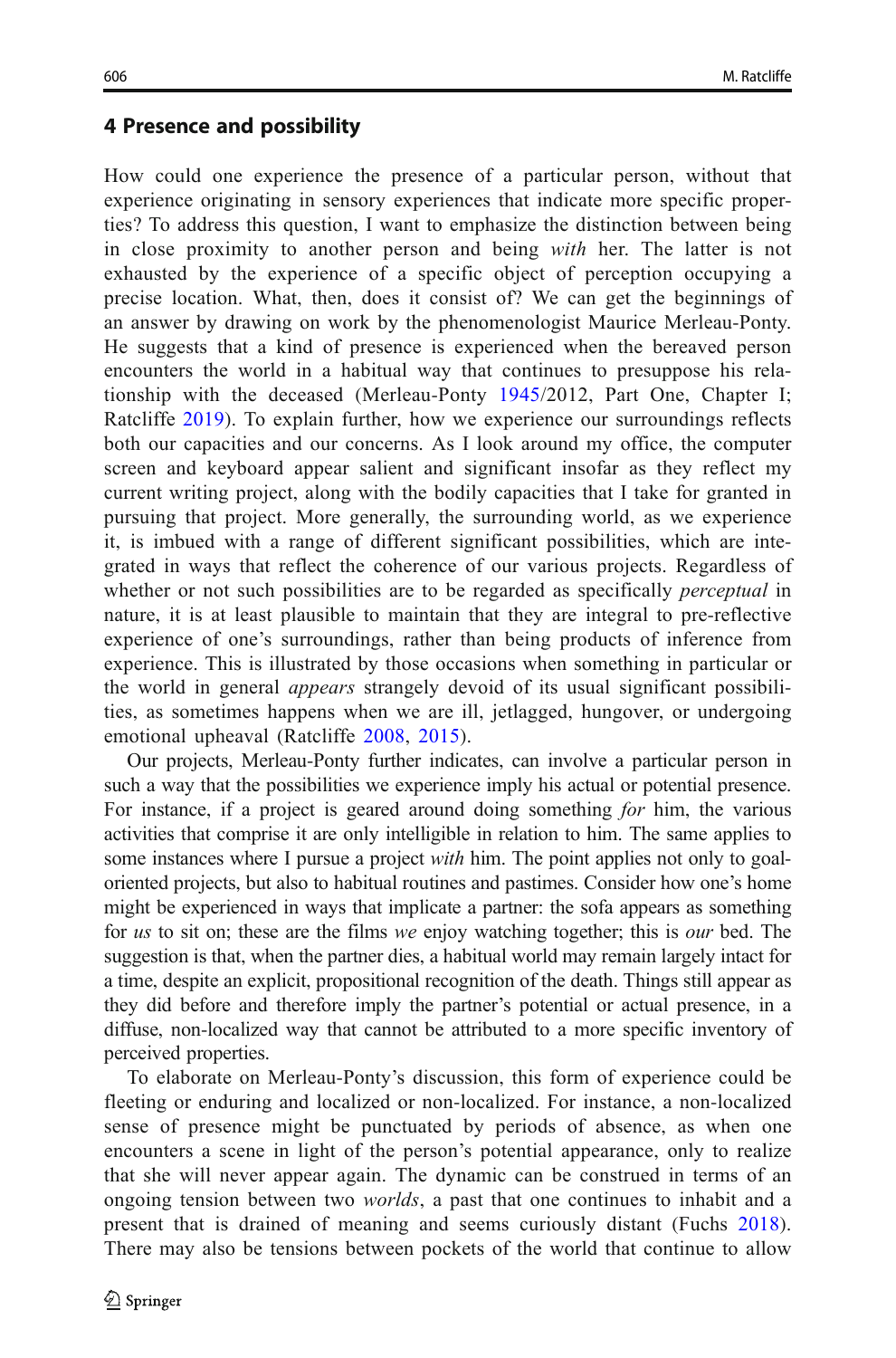for the person and other parts of it that do not. Consider this passage, from Simone de Beauvoir's account of her mother's illness and death:

As we looked at her straw bag, filled with balls of wool and an unfinished piece of knitting, and at her blotting-pad, her scissors, her thimble, emotion rose up and drowned us. Everyone knows the power of things: life is solidified in them, more immediately present than in any one of its instants. They lay there on my table, orphaned, useless, waiting to turn into rubbish or to find another identity … . [\(1965](#page-14-0), p.98)

The contents of the bag remain imbued with possibilities that relate to her mother, even though other parts of her surroundings are not. It therefore appears strange, somehow out of context. Hence, what we have here is not a straightforward experience of presence or absence.

Experiences of these kinds are not specific to bereavement; they encompass all manner of scenarios where habitual ways of experiencing, thinking, and acting endure to some degree, despite the explicit recognition that something has changed. Examples range from the mundane, as when one changes the password for one's email account or reorganizes the kitchen utensils, to the extreme, as when one loses a job to which one has been dedicated for many years.

It could be argued that some of those experiences labelled as "hallucinations" are best thought of in this way. For instance, participants in a study by Steffen and Coyle [\(2011](#page-15-0), p.586) described a range of sensed-presence experiences, including "feeling the deceased is standing close by", "feeling the deceased is walking alongside", and "feeling the deceased is around". These, one might suggest, do not involve engaging in some activity *plus* experiencing the deceased nearby, but engaging in activities and experiencing one's surroundings in ways one did when with that person. The person is not simply *there*, in the guise of a discrete object of perception, but implicated in a nonlocalized way by what is there.

However, the phenomenon identified by Merleau-Ponty is not quite what I am looking for. He suggests that preserving the habitual world is a way of not confronting the loss. It involves the avoidance of situations where one might expect to encounter the person who has died and have one's expectations negated. Hence, this emphasis on one's *habitual world* does not accommodate the manner in which that person's presence can be a conspicuous aspect of the experience. Feeling that someone is *walking alongside* suggests something more than the preservation of practices that implicate the deceased. It is not merely that, as one walks, the surrounding world is imbued with possibilities that somehow presuppose a particular person. A personal presence is itself a salient part of the experience, amounting to more than the forgetting of absence. Furthermore, the experience of walking with someone is dynamic and changeable. As one walks, the relationship shapes how one's surroundings appear, in ways that vary from moment to moment. Sensedpresence experiences of this kind can also involve an appreciation of ongoing "communication" and "mutuality" (Steffen and Coyle [2011,](#page-15-0) p.589). They are thus importantly different from a project that remains frozen in time after someone's death. Unlike such a project, a companion with whom one walks can imbue the surrounding world with new and changing possibilities; things seem more alive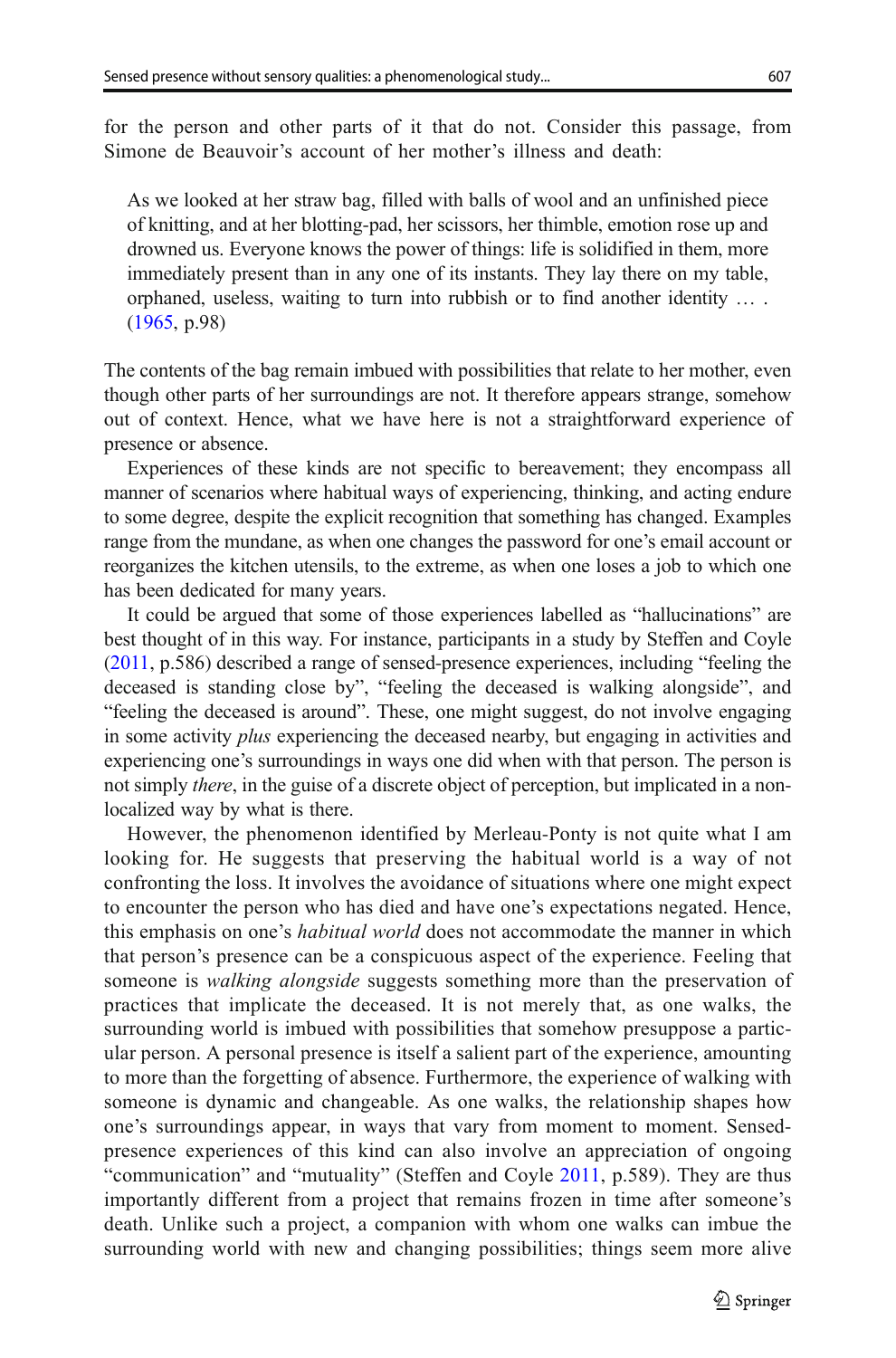with her than when alone. (This is what is sometimes meant when we talk of enjoying someone's company.)

What should be retained from Merleau-Ponty's account, I suggest, is his emphasis on the experience of significant possibilities. It might well be that some bereavement hallucinations and sensed presence experiences consist wholly or partly in nonveridical sensory experiences. Others, however, involve a dynamic, self-affecting experience of possibilities, something that is to be identified with the sense of being with a particular person. In these latter cases, sensory experiences associated with one or more externally directed sensory modalities might also be present. However, it would be wrong to assume that these are principally responsible for the sense of being with the person. They could be accompaniments to a core experience that is different in kind or sensory imaginings elicited by it.

More generally, interpersonal experience is not simply a matter of perceiving certain physical properties and inferring the presence of an internal mental life lurking behind them. Again, it is informative to consult Merleau-Ponty's work, where a recurring theme is that we encounter the experiences of others as inherent in their expressions, gestures, and goal-directed actions. He maintains that we are able to do so because these activities always point to more than what is currently revealed to sensory perception. What they point to is not something currently hidden behind them, inside a head, the presence of which is inferred on the basis of what we do have access to. Rather, we experience gestures, expressions, and actions as infused with possibilities, including relational possibilities that are specifically personal. The experienced mental life of another person is encountered as a dynamic, unfolding configuration of possibilities. This is suggested by the following passage, which emphasizes how the sense of another person's presence cannot be accounted for in terms of specific combinations of perceived properties or something distinct from those properties that is itself perceptually inaccessible:

… .the other is never present face to face. Even when, in the heat of discussion, I directly confront my adversary, it is not in that violent face with its grimace, or even in that voice travelling toward me, that the intention which reaches me is to be found. The adversary is never quite localized; his voice, his gesticulations, his twitches, are only effects, a sort of stage effect, a ceremony. [ … .] One must believe that there was someone over there. But where? Not in that overstrained voice, not in that face lined like any well-worn object. Certainly not behind that setup: I know quite well that back there there is only ''darkness crammed with organs.'' (Merleau-Ponty [1973,](#page-15-0) p.133)

In Merleau-Ponty's terms, to encounter someone in a specifically personal way is to experience a distinctive type of *style*, an organized way in which possibilities interrelate and unfold. This, he adds, essentially involves being *affected* in a certain way: to experience someone else's possibilities is to have one's own possibilities altered in a subtle or more dramatic fashion (e.g. Merleau-Ponty [1945/](#page-15-0)2012, p.369). This same theme appears in the work of various other phenomenologists, albeit expressed in different ways and with slightly different emphases. The best-known example is Sartre [\(1943/](#page-15-0)1989), who construes our most fundamental sense of ''the Other'' in terms of being affected by their presence in a pre-reflective, bodily manner. With this, the world is no longer organized in terms of one's own possibilities and one instead becomes an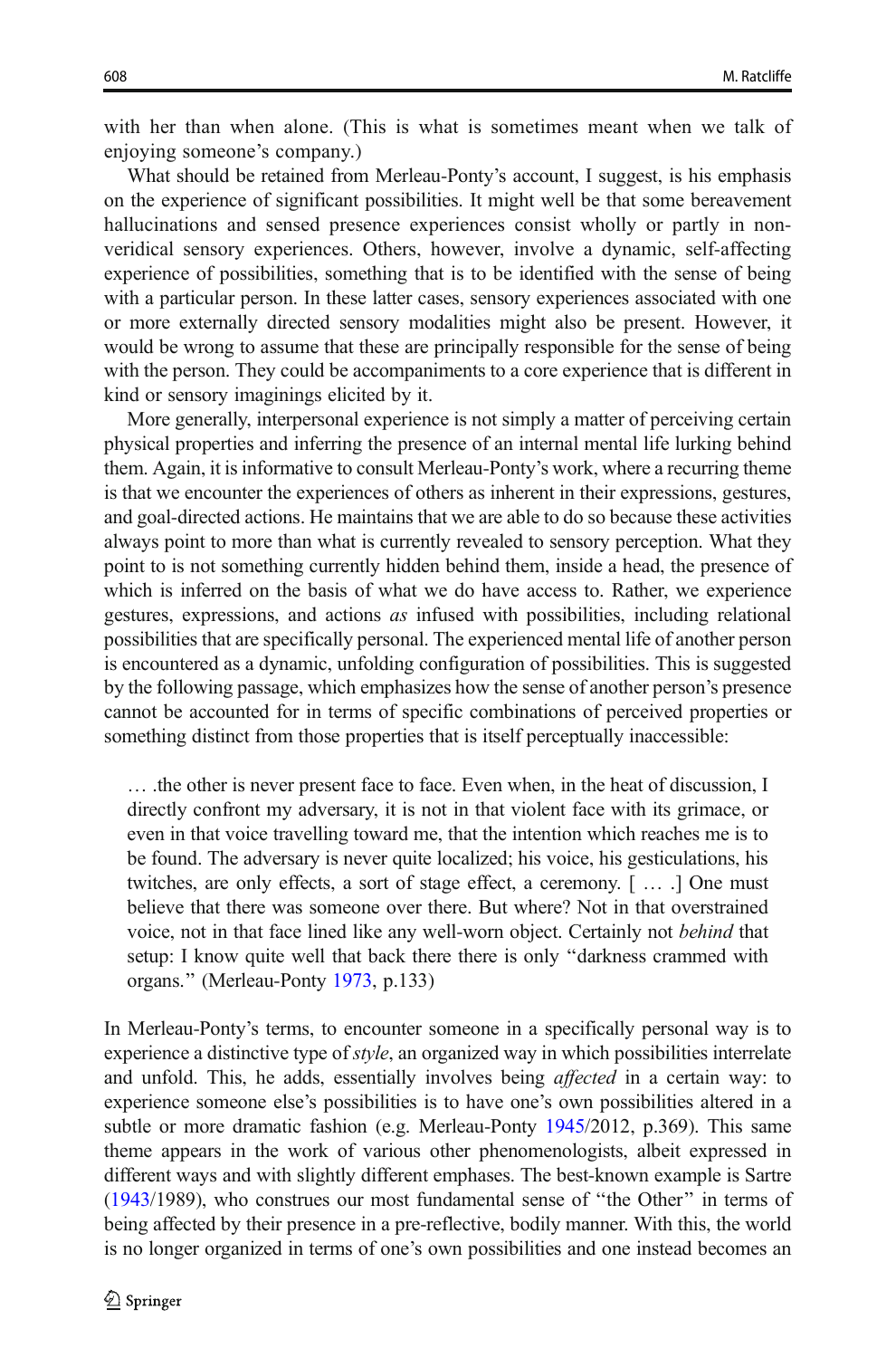object for them. De Beauvoir ([1947](#page-14-0)/2018) similarly emphasizes the self-affecting experience of others' possibilities. However, in contrast to Sartre's ([1943](#page-15-0)/1989) account, she maintains that a sense of others' freedom is essential to sustaining one's own experience of an open future.

We also find a complementary formulation in the work of Løgstrup [\(1956/](#page-15-0)1997), who suggests that we are unavoidably responsible for others, insofar as any dealings we have with another person will unavoidably *affect* that person, in such a way as to "determine the scope and hue of his or her world", making it "large or small, bright or drab, rich or dull, threatening or secure" (p.18). The effect he describes can similarly be construed in terms of reshaping the possibilities to which a person is open. Løgstrup goes so far as to say that relying exclusively on a determinate, image-like representation of a person, rather than letting that person "emerge through words, deeds, and conduct", amounts to a "denial of life" (p.14). There is also empirical support for such a view. For instance, it is arguable that various forms of psychopathology are most plausibly interpreted as involving alterations in how one's sense of the possible is interpersonally regulated (Ratcliffe [2015](#page-15-0), [2017](#page-15-0)).<sup>5</sup>

Hence, I maintain that there is a type or aspect of interpersonal experience that is neither exhausted by the contents of sensory experience nor dependent upon it in the form of an inference, interpretation, or embellishment. This accommodates not only the general experience of being with another person, but also that of being with a particular person. In short, things look different, depending on how we relate to specific individuals. The sense of being with *that person* involves being affected in a certain way by her unique style. A coffee cup, in contrast, is not self-affecting in a personal way and lacks this essential particularity.

Now, suppose some experiences of sensed-presence takes this form. That would explain why they are difficult to pin down and describe. They do not depend on specific sensory contents, and neither do they involve being able to point to particular properties or locations. Despite this, there remains an unequivocal sense of being with a specific individual. In some cases, this might be accompanied by more concrete sensory experiences of the person. After all, it seems likely that an ongoing sense of relating to someone in a patterned way will evoke sensory imaginings, as well as memories with sensory contents. Furthermore, these may be confused with current sensory experience (by the subject of experience or by others who attempt to interpret firstperson descriptions of experience), given their close association with the sense of currently relating to someone.

 $5$  I have referred both to experiencing *possibilities* and to being *affected*. The two, I maintain, are inextricable. I understand the latter in terms of bodily feelings, including certain emotional feelings. In brief, it is through the feeling body that we experience various kinds of possibilities, including relational possibilities involving other people. The emotional qualities of a sensed-presence experience will thus reflect the kinds of possibilities that are most salient (Ratcliffe, [2015\)](#page-15-0). In the context of patterned interaction, feelings and associated possibilities unfold in structured ways. Adopting a complementary approach, Køster [\(2020a](#page-15-0)) draws on work by Fuchs (e.g. [2017,](#page-15-0) [2018](#page-15-0)) to suggest that our sense of the presence of a particular person involves a distinctive bodily "resonance" to that person's "style", a felt sense of the person. While Køster emphasizes complex multisensory experiences, I propose that such experiences can also arise without sensory experiences of the person in one or more externally directed sensory modalities. There remains a distinctive way of being affected, even though many of the possibilities associated with real-time reaction, such as possibilities for affecting the other person, may be lacking.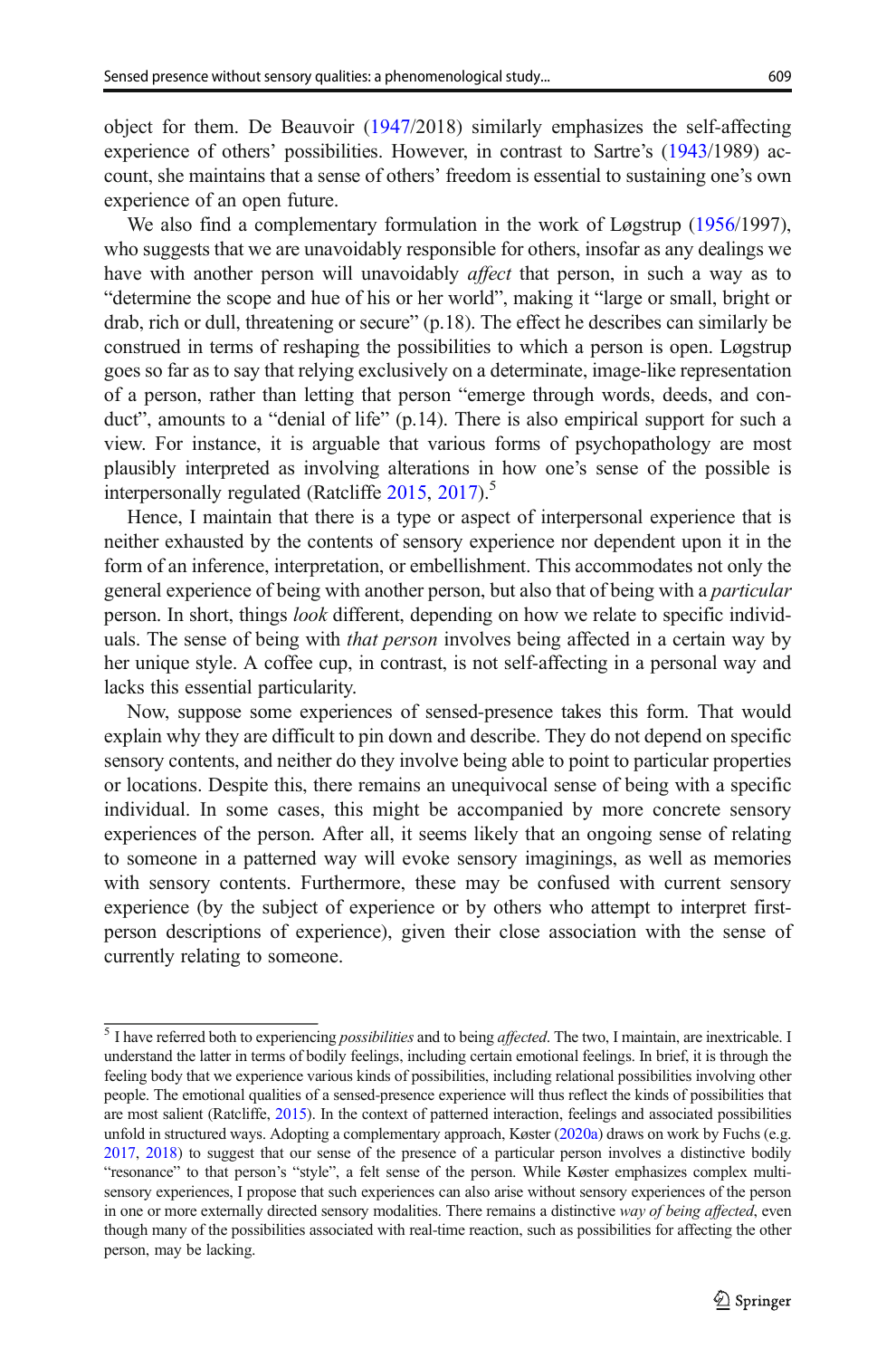If this is right, the relevant experience is not only distinct from a more concrete, determinate experience of a person; it can also be in tension with it, given that a sense of the possible is essentially indeterminate. It is therefore quite unlike an orthodox hallucination. Suppose one somehow managed to concoct a perceptual and cognitive representation of the dead person that consisted in an exhaustive inventory of all those properties associated with her; absolutely nothing is left behind. In fact, this would fail to capture her distinctive style. To experience that style is to be affected in a unique way. And this requires being open to possibilities that are not fully anticipated, to something that is not fully captured by the contents of one's own mental states. In order to make this contrast clearer, I will now turn to a concrete example.

#### 5 Losing her twice

In his memoir, A Grief Observed, C. S. Lewis charts the grief he experienced following the death of his wife. His account describes, in detail, the pain of losing her again by failing to retain her in memory. This is contrasted with a sense of her presence that later returns. Although what Lewis describes is not localized, episodic, or pronounced to the extent that certain sensed-presence experiences are, his account still serves to illustrate the difference between a sense of personal presence and an orthodox hallucination.

Lewis describes how, in his sorrow, he sought to preserve his wife in memory and not let her slip away. Yet, his doing so prevents him from experiencing anything of her. She ends up being replaced by something that appears to him as his own creation:

I am thinking about her nearly always. Thinking of the H. facts – real words, looks, laughs, and actions of hers. But it is my own mind that selects and groups them. Already, less than a month after her death, I can feel the slow, insidious beginning of a process that will make the H. I think of into a more and more imaginary woman. Founded on fact, no doubt, I shall put in nothing fictitious (or I hope I shan't). But won't the composition inevitably become more and more my own? The reality is no longer there to check me, to pull me up short, as the real H. so often did, so unexpectedly, by being so thoroughly herself and not me. The most precious gift that marriage gave me was this constant impact of something very close and intimate yet all the time unmistakably other, resistant  $-$  in a word, real. (Lewis [1966](#page-15-0), p.17)

What Lewis is saying here is that, however many properties are held in memory, and however vividly a person's properties are imagined, a certain *kind* of recollection is self-defeating. It will always culminate in eradication of the person's distinctiveness. To experience his wife, to be with and feel connected to her, was to be affected in a certain way. It was to anticipate and experience a transcending of his own possibilities, including his own imaginative efforts. Without this, the sense of her is lost; what remains is experienced as integral to him. Lewis thus writes,"The rough, sharp, cleansing tang of her otherness is gone. What pitiable cant to say 'She will live forever in my memory!' Live? That is exactly what she won't do" (pp.18–19). What is lacking is a distinctive *style* of resistance to his own expectations and imaginative efforts. To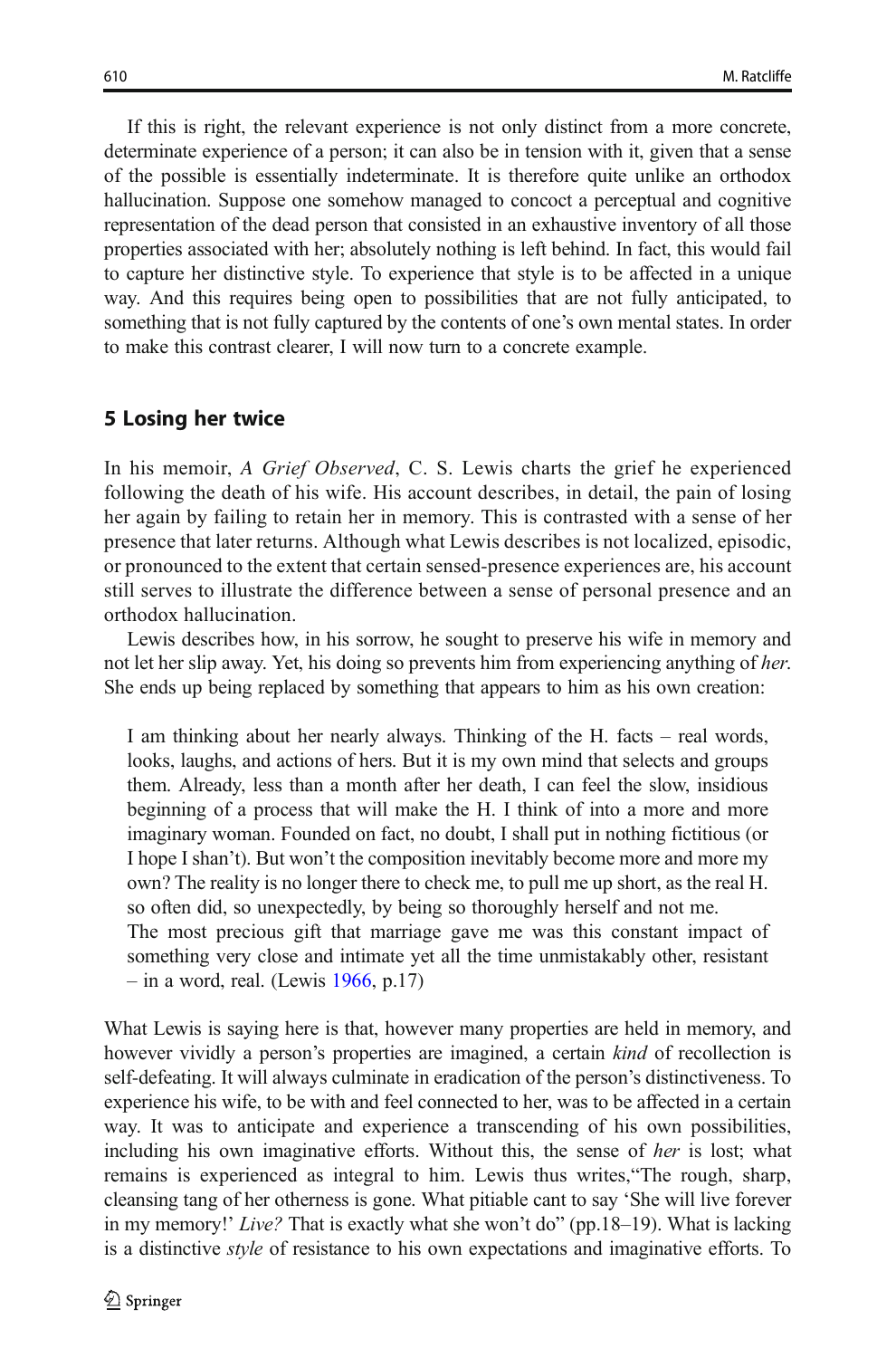experience her is to feel her effect on his world, something that essentially involves an openness to possibilities that are not of his own making.

Thus, not knowing everything about another person is not a contingent feature of one's relationship with her, an epistemic shortcoming. To encounter someone in a personal way is to experience her as inevitably surpassing one's determinate representations of her. To know everything about her would be to cease experiencing and relating to her in that way. Later, as Lewis's sorrow lessens, so does the intense "longing" associated with his self-defeating attempts to hold onto his wife in memory (p.40). With this, there is a renewed sense of connection, involving a different kind of presence:

And suddenly at the very moment when, so far, I mourned H. least, I remembered her best. Indeed it was something (almost) better than memory; an instantaneous, unanswerable impression. To say it was like a meeting would be going too far. Yet there was that in it which tempts one to use those words. It was as if the lifting of the sorrow removed a barrier. (p.39)

This "impression" is something that Lewis contrasts with a determinate representation of his wife, derived from memory, imagination, and / or sensory perceptual experience. It involves, I suggest, an interaction between one's sense of the possible and what Merleau-Ponty would call another person's distinctive style. This need not be restricted to a particular location, project, or pastime. A relationship with another person, living or dead, can pervade all aspects of one's life. As Lewis ceases to worry about imposing a false memory and replacing his wife with his image of her, "she seems to meet me everywhere", not as an apparition with determinate properties, occupying a particular location, but as "a sort of unobtrusive but massive sense that she is, just as much as ever, a fact to be taken into account"  $(p.44)$ .<sup>6</sup>

What Lewis describes is reminiscent of the Myth of Orpheus and Eurydice. As Orpheus returns from the Underworld with Eurydice, he must walk ahead and not look back. Yet he increasingly doubts her presence and eventually turns in order to acquire the determinate sensory experience he currently lacks. As he does so, her shadow returns to the Underworld, this time irrevocably. Lewis's narrative runs the other way. The image of his wife eradicates her distinctiveness and she is lost, returning only when he ceases in his attempts to preserve her in memory. In both cases, an image not only fails to capture the other person; it also renders her inaccessible.

Interestingly, Lewis describes his grief as inseparable from his relationship with God. Loss of connection with his wife coincides with the loss of a faith that now strikes him as superficial and naive. Similarly, a renewed connection with his wife spells the

<sup>&</sup>lt;sup>6</sup> One influential approach to sensed-presence experiences and bereavement hallucinations, developed in detail by Colin Murray Parkes, appeals to searching behaviour. There is a kind of yearning or longing on the part of the bereaved person, which leads her to search for the deceased, despite knowing that the person will never return. This disposes one to interpret sensory stimuli in certain ways, resulting in sensory experiences of the deceased (e.g. Parkes, [1970](#page-15-0)). Some bereavement hallucinations may well take the form of sensory experiences elicited by searching behaviour. However, Lewis's account points to an interesting alternative. He finds his wife only after a certain kind of search is abandoned, one that involved, in his case, memory and imagination more so than perception. What he then finds is not a non-veridical sensory image but a renewed sense of connection.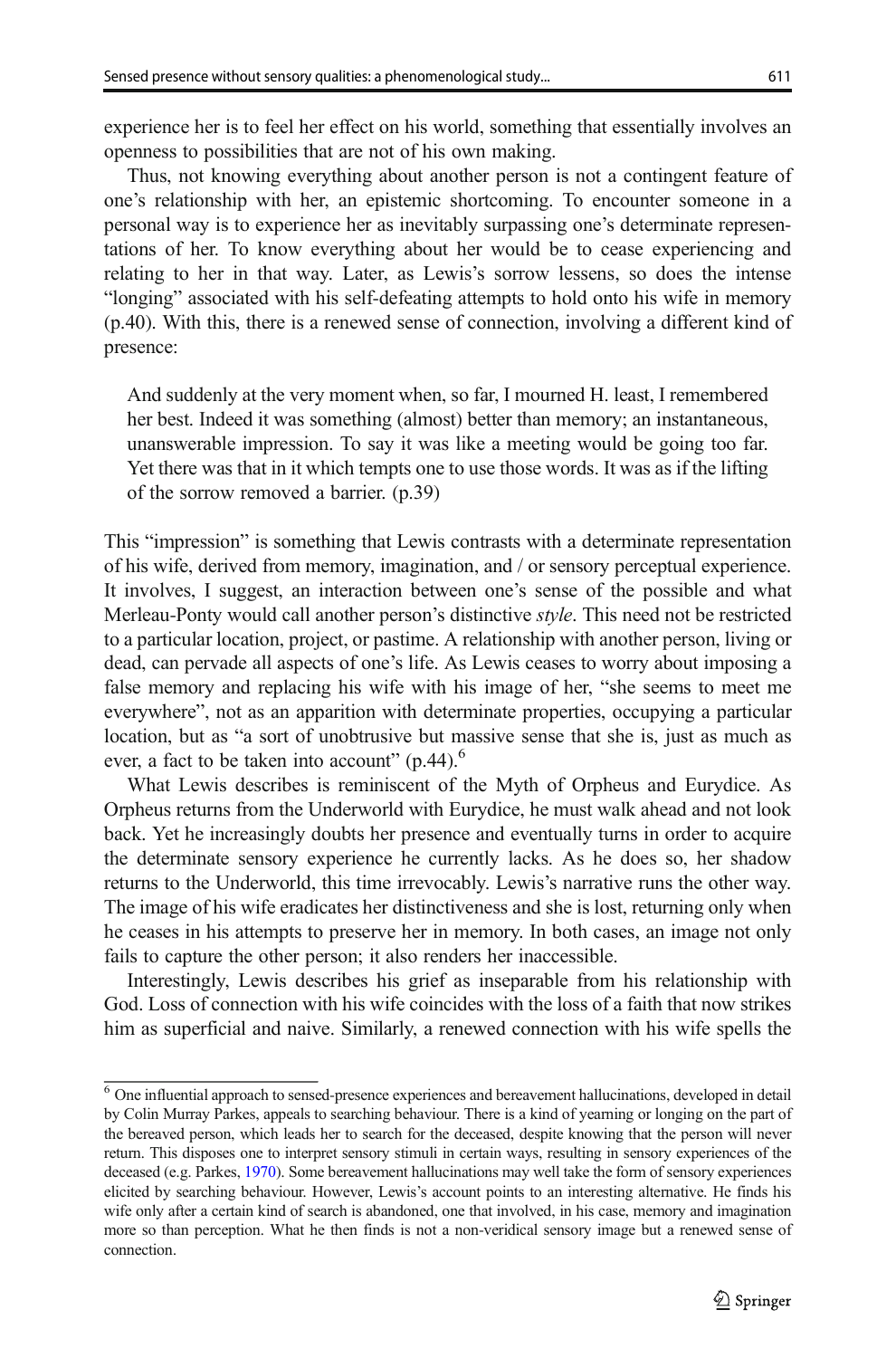rekindling of faith. The common theme here is inexhaustibility, something resisting all of one's efforts to conceptualize and somehow contain it: "Images of the Holy easily become holy images – sacrosanct. My idea of God is not a divine idea. It has to be shattered time after time. He shatters it Himself. He is the great iconoclast" (p.55). In both cases, something is experienced as offering up possibilities that surpass one's own cognitions, affecting one in a dynamic, distinctive, *living* way.<sup>7</sup>

Lewis's grief was notably solitary. However, what I have described need not be experienced in isolation. As Higgins [\(2013,](#page-15-0) p.175) observes, stories that we tell others about the dead or that we co-construct with others need not be aimed at preserving specific, determinate properties in memory. They can also play a role in sustaining a sense of someone's spontaneity, an ability to surpass any one narrative: "Narratives [ ….] symbolically reanimate the dead because they allow fresh insights, recalling something of the continued potential for surprise in an ongoing relationship. A story invites interpretation, and its meaning remains in flux as the interpreter reconsiders various features of it". Again, one engages with the person's possibilities, rather than assembling an increasingly elaborate inventory of her properties.

#### 6 Sensed-presence without hallucination

For many philosophers of mind, a *perfect hallucination* consists in a non-veridical experience of  $p$  that is either identical with or at least indistinguishable from a veridical experience of  $p$  (Ratcliffe, [2017,](#page-15-0) Chapter 1). What we have here is quite different: a way of being affected that is not approximated by any sensory perceptual content, however rich and detailed. This, I have suggested, can amount to a sense of connection with a particular person.<sup>8</sup> Although such an experience might seem strange and unfamiliar, what I have described is in fact ubiquitous, characterizing our relations with the living and the dead. How things appear significant and salient, how we interact with our surroundings, and the possibilities we entertain in thought are all influenced in subtle, pre-reflective ways by who we are with and who we anticipate being with. Sitting in a restaurant, going for a walk, strolling round a museum, or watching a film can be profoundly different experiences, depending on who we are with. Engaging with

 $\frac{7}{7}$  In a commentary on Lewis's text, Rowan Williams offers the following insightful remark: "the implication is also that God cannot but continuously shatter your images of him. And given what has been said about how it is only the living being that overturns our projections, that maintains the tang of otherness, it is the shifting, painfully expanding character of our thoughts about God that best shows what it means to call him 'living'. If our experience is littered with broken images of God -and deep pain and grief will certainly do this- then we are left either with no God at all or with a God whose otherness becomes daily more resistant and powerful; and alive"  $(2015, pp.86-7)$  $(2015, pp.86-7)$  $(2015, pp.86-7)$ .<br><sup>8</sup> In fact, it could be that various other phenomena that are commonly labelled as "hallucinations" do not

conform to orthodox definitions either. For instance, a hallucination of a drinking glass might be construed as a sensory experience that is similar or identical in content to that of experiencing a drinking glass. However, what might be lacking from such an experience is a sense of the associated possibilities, of touching it, picking it up, drinking from it. Without that, there is a diminished sense of presence. Alternatively, the ''hallucination'' might involve experiencing the kinds of possibilities associated with being in the presence of a drinking glass, but without the associated sensory contents. It is arguable that both types of experience occur, that they are quite different in kind, and that they are both categorized together as "hallucinations" due to lack of phenomenological sensitivity (Ratcliffe, [2017](#page-15-0)).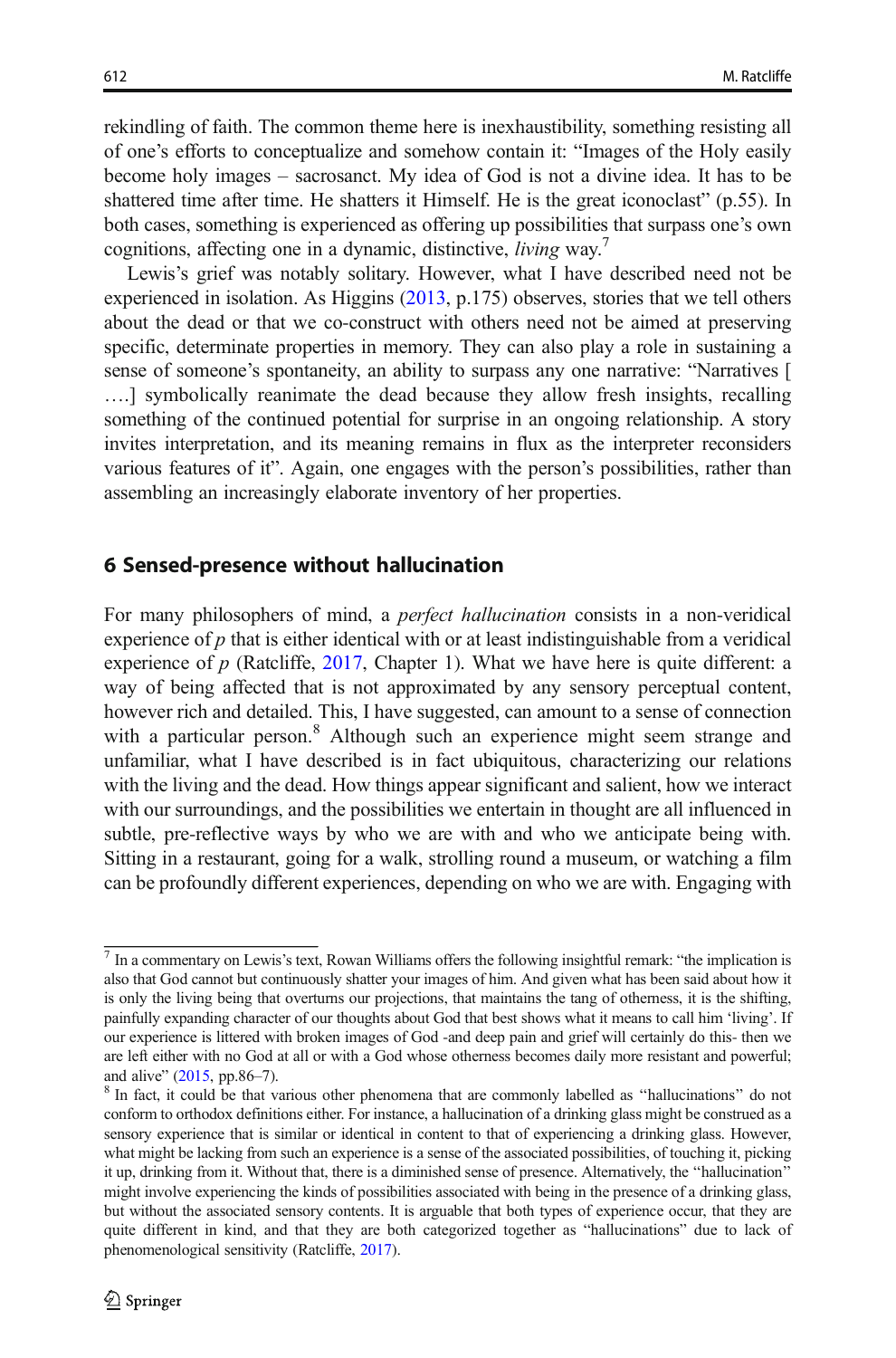the distinctive styles of certain people may diminish the possibilities on offer, while others imbue the world with novelty and dynamism.

One might object that, even if what I described in the previous section warrants the term "sensed presence", it differs from the type of feeling or sense of presence that is sometimes labelled as "hallucination". The latter is not a diffuse, non-localized experience of enduring connection, but something more episodic and localized, involving a feeling of the person being *right here, right now*. At the very least, this is more pronounced, and it may also be different in kind. However, all that is required to accommodate such experiences is some refinement. First of all, we should allow that a sense of connection may wax and wane, in ways that might be described in terms of a feeling of presence that comes and goes. Even so, what I have described is indeed less specific than the sense that someone is currently present. This is because the contrast between losing and retaining a sense of connection applies equally to memories, perceptions, and imaginings. When Lewis loses his wife for a second time, the experience is focused principally around his memories.

Under what conditions, then, does the sense of connection amount to a more specifically perceptual (or perception-like) presence? My suggestion is simply that certain ways of being affected relate more closely than others to real-time interaction with one's surroundings. How one sees this tree now, the possibilities that this painting embodies now, and the manner in which the significance of one's surroundings changes from moment to moment all implicate one's relationship with that person. Depending on which possibilities appear and how they are transformed, this adds up to an experience of relating to someone that can have a more or less specific structure.

The extent to which the relevant phenomenology approximates that of perception may vary. In some cases, it could be that kinds of possibilities that are integral to perceptual experience combine with remembered and imagined possibilities. This would generate a sense of connection that straddles the boundaries between modalities of intentionality: a relationship that is not experienced as unambiguously present or past, current or imagined. With this, there is a sense of the person as present but not fully present, or present in a way that differs from other aspects of one's environment. It can be added that the sense of presence will also be diminished to varying degrees, at least where the various possibilities associated with real time interaction, such as those of affecting and interacting with the person, are lacking. There is just the *being affected*. Hence, even without any dependence on sensory contents that point to particular properties, this type of experience can include degrees of specificity and, indeed, degrees of presence.

The approach can also be extended to certain experiences that are described in sensory terms, such as *seeing* someone or *hearing* his voice. For instance, in the case of being spoken to, we should distinguish experiences with an auditory and specifically linguistic content from others that involve being affected in a way that resembles communication – a change in one's experience of the possible that might be interpreted as a message. Certain other kinds of sensed-presence experiences could be thought of as privations of what I have described. Consider an experience that is bereft of certain types of interpersonal possibilities, while also involving the intensification of others. For instance, it might involve an air of inchoate menace, a current threat that is personal in nature, although not straightforwardly attributable to a specific person. Although such an experience differs from what I have described, it would be amenable to the same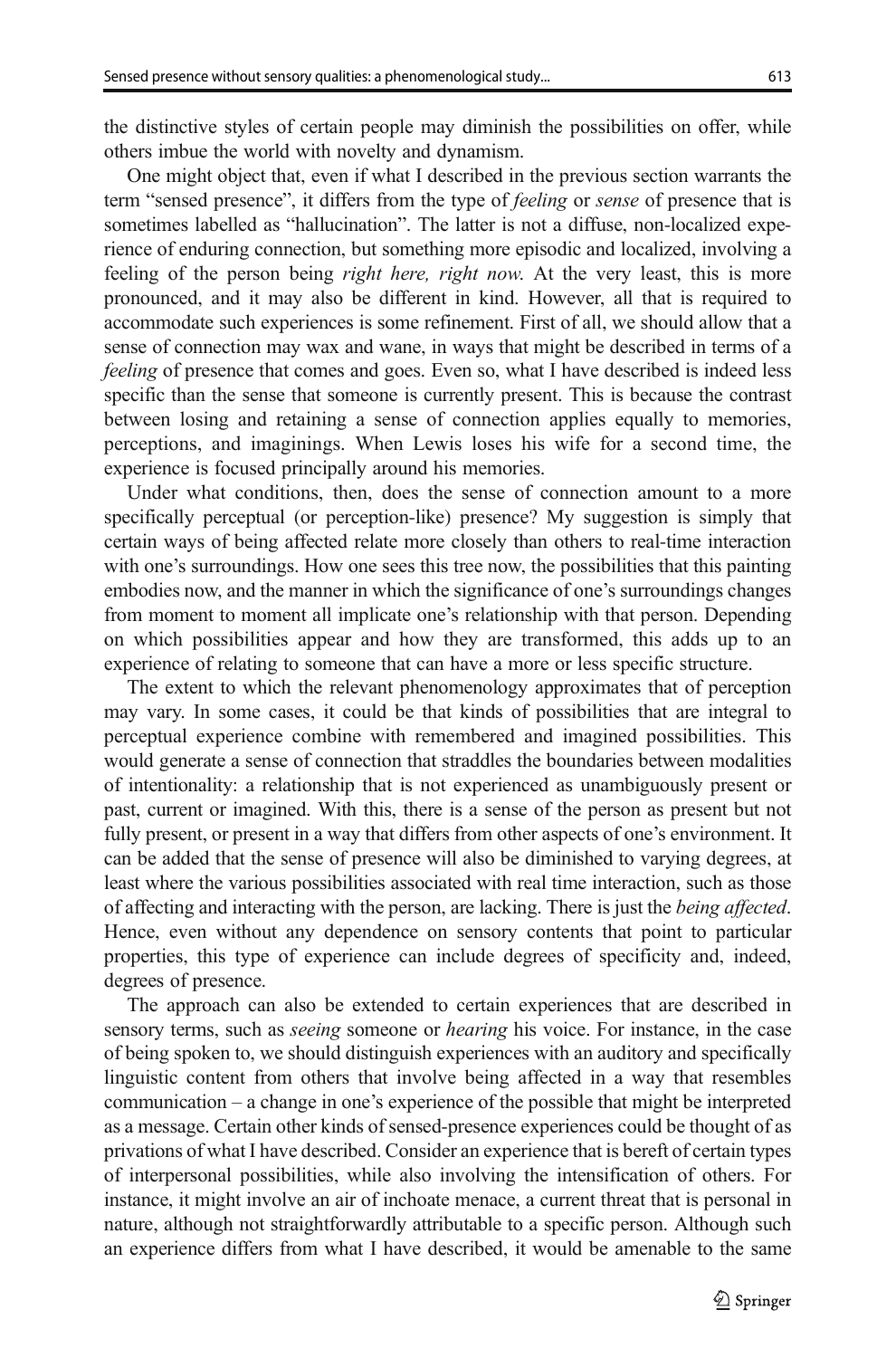general approach. And this approach need not apply exclusively to bereavement; it can equally accommodate sensed-presence experiences that occur in various other contexts.

Throughout my discussion, I have adopted a fairly abstract level of description, which allows for considerable variation in how sensed-presence experiences are interpreted, integrated into shared practices, and themselves shaped and reshaped in the process. Given this, along with the widespread acknowledgement that sensed-presence experiences in general are not culturally specific, there is every reason to expect that the experience described here occurs cross-culturally. For example, in an unpublished lecture, Morioka ([2019\)](#page-15-0) addresses what seems to be the same type of experience, as it occurs in contemporary Japan. Morioka refers to the phenomenon of "conversing" but "without spoken language" and goes on to describe the phenomenon of an animate "persona", which is neither a hidden mind inferred from observable behaviour nor something that is apprehended via specific sensory contents. Instead, it consists in a dynamic sense of a particular person that is experienced in a self-affecting way, through one's living body.

Morioka compares this to something described by Viktor Frankl in a very different context, that of his incarceration in Auschwitz. Frankl writes of how he was sustained by an experience of connection with his wife, despite not knowing whether she was alive or dead. Although he mentions experiencing his wife's "image" with an "uncanny acuteness", he also describes a vivid experience of "mental conversation" that was not exhausted by its sensory qualities. Love, he writes, "goes very far beyond the physical person of the beloved"; it involves a sense of "spiritual being", something that does not depend on "whether or not he is actually present, whether or not he is still alive at all". Again, we come across something that is not traceable to an experience with more determinate sensory content. A way of being affected, sometimes involving reciprocity, serves to specify a particular person. Although Frankl refers to a vivid experience of her "image" or "look", he adds that it was "then more luminous than the sun which was beginning to rise" [\(2004](#page-15-0), pp.48–50). This can be interpreted in terms of experiencing someone as a locus of self-affecting possibilities, rather than via the representation of however many determinate physical properties.

The sense of a dead person's somehow transcending one's image of her is not restricted to sensed-presence experiences. It is also a theme that appears more widely. Merleau-Ponty, whose work I drew on earlier, himself remarks briefly on two contrasting ways of remembering the dead: imposing one's own image on them, such that they "no longer place us in question" and continuing to respect them by retaining "the accent of their freedom in the incompleteness of their lives" ([1953/](#page-15-0)1970, p.65). Consider also this passage from William Maxwell's semi-autobiographical novel So Long, See You Tomorrow, where the author reflects on a photograph of his dead mother:

This picture didn't satisfy my father either, and he got the photographer who had taken it to touch it up so she would look more like a mature woman. The result was something I was quite sure my mother had never looked like – vague and idealized and as if she might not even remember who we were. My mother sometimes got excited and flew off the handle, but not this woman, who died before her time, leaving a grief-stricken husband and three motherless children. The retouched photograph came between me and the face I remembered, and it got harder and harder to recall my mother as she really was. [\(1980/](#page-15-0)2012, pp.11- 12)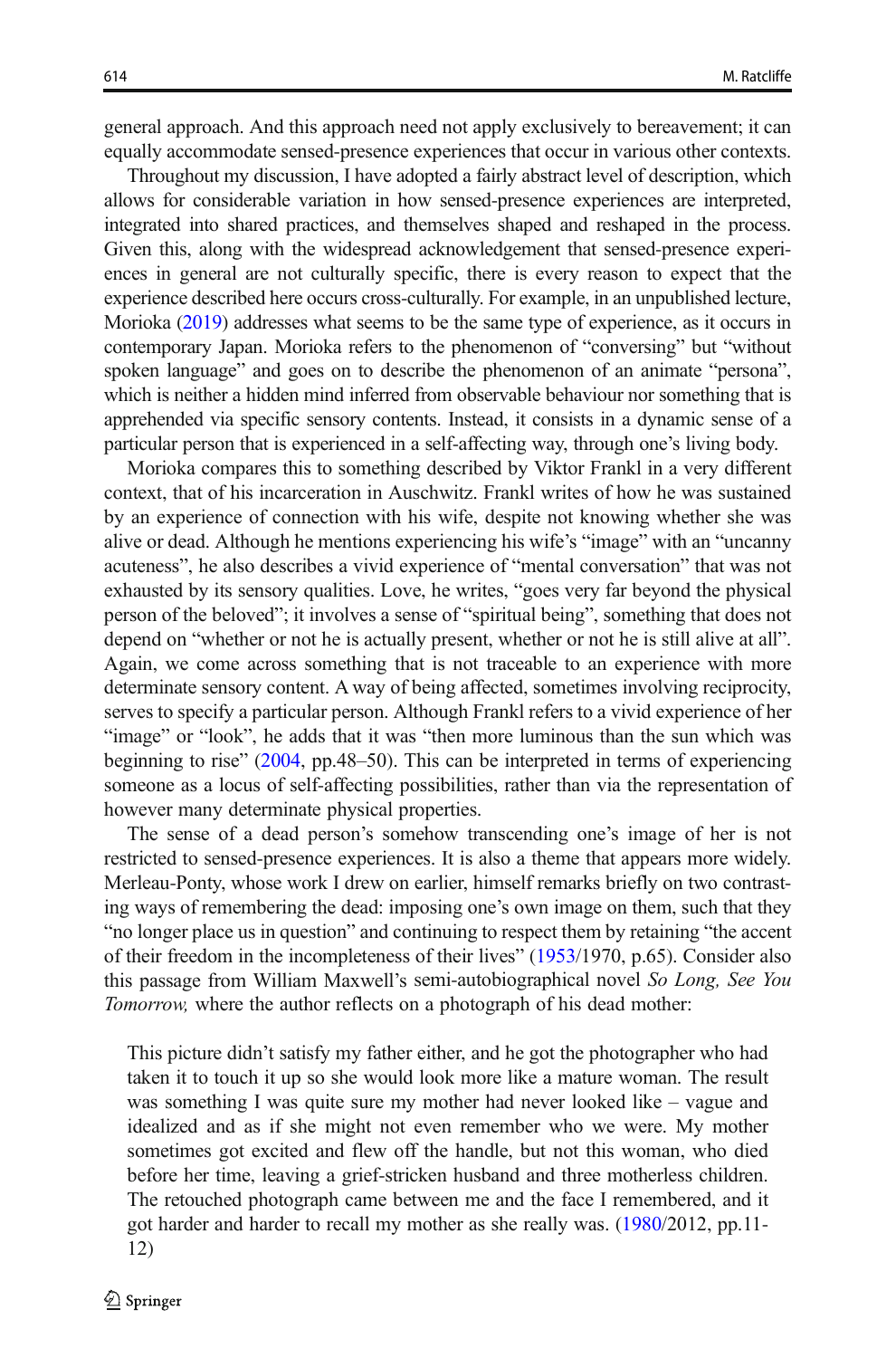<span id="page-14-0"></span>The problem described here is not merely that the image is inaccurate; it also interferes with a sense of *this particular person* that is different in kind.<sup>9</sup>

In its more subtle forms, an enduring connection of the kind I have described may be widespread among the bereaved. In an interesting article, Allan Køster ([2020b](#page-15-0)) describes a distressing sense of loss that can arise when people are unable to experience something like this, as when a child loses a parent and is later unable to summon a sense of what the person was like. That such cases are in the minority could be taken to indicate that some sense of connection is more usually sustained. However, it is questionable how often this takes on a form that might be categorized as "sensedpresence" or "hallucination" by an interpreter. Empirical work is therefore needed to determine the prevalence and variability of these experiences. However, studies to date have been insensitive to the required phenomenological distinctions. So, what I have tried to do here can be regarded as philosophical groundwork, which has the potential to inform empirical studies of bereavement hallucinations and sensed-presence experiences by providing the means to single out a distinctive form of experience that is easily misinterpreted.

Acknowledgements I am grateful to Tom Attig, Rick Furtak, Louise Richardson, Edith Steffen, audiences at UCLA and the University of Aalborg, and two anonymous referees for helpful comments and suggestions. I would also like to thank the Arts and Humanities Research Council for supporting this work (grant ref. AH/ T000066/1).

Open Access This article is licensed under a Creative Commons Attribution 4.0 International License, which permits use, sharing, adaptation, distribution and reproduction in any medium or format, as long as you give appropriate credit to the original author(s) and the source, provide a link to the Creative Commons licence, and indicate if changes were made. The images or other third party material in this article are included in the article's Creative Commons licence, unless indicated otherwise in a credit line to the material. If material is not included in the article's Creative Commons licence and your intended use is not permitted by statutory regulation or exceeds the permitted use, you will need to obtain permission directly from the copyright holder. To view a copy of this licence, visit [http://creativecommons.org/licenses/by/4.0/.](http://creativecommons.org/licenses/by/4.0/)

#### References

Bennett, G., & Bennett, K. M. (2000). The presence of the dead: An empirical study. Mortality, 5, 139–157.

- Castelnovo, A., Cavalloti, S., Gambini, O., & D'Agostino, A. (2015). Post-bereavement hallucinatory experiences: A critical overview of population and clinical studies. Journal of Affective Disorders, 186, 266–274.
- Daggett, L. M. (2005). Continued encounters: The experience of after-death communication. Journal of Holistic Nursing, 23, 191–207.
- Datson, S. L., & Marwit, S. J. (1997). Personality constructs and perceived presence of deceased loved ones. Death Studies, 21, 131–146.
- De Beauvoir, S. (1947/2018). The ethics of ambiguity. (B. Frechtman, Trans.). New York: Open Road Integrated Media.
- De Beauvoir, S. (1965). A very easy death. (P. O'Brien, Trans.). New York: Pantheon Books.

<sup>9</sup> Of course, this is not always the case with photographs, which can instead be consistent with or even evoke a sense of someone's style. Where they are lacking, it will sometimes be for other reasons. Nevertheless, I suggest that there are some cases where the determinate image is at odds with and interferes with one's sense of that person's style.